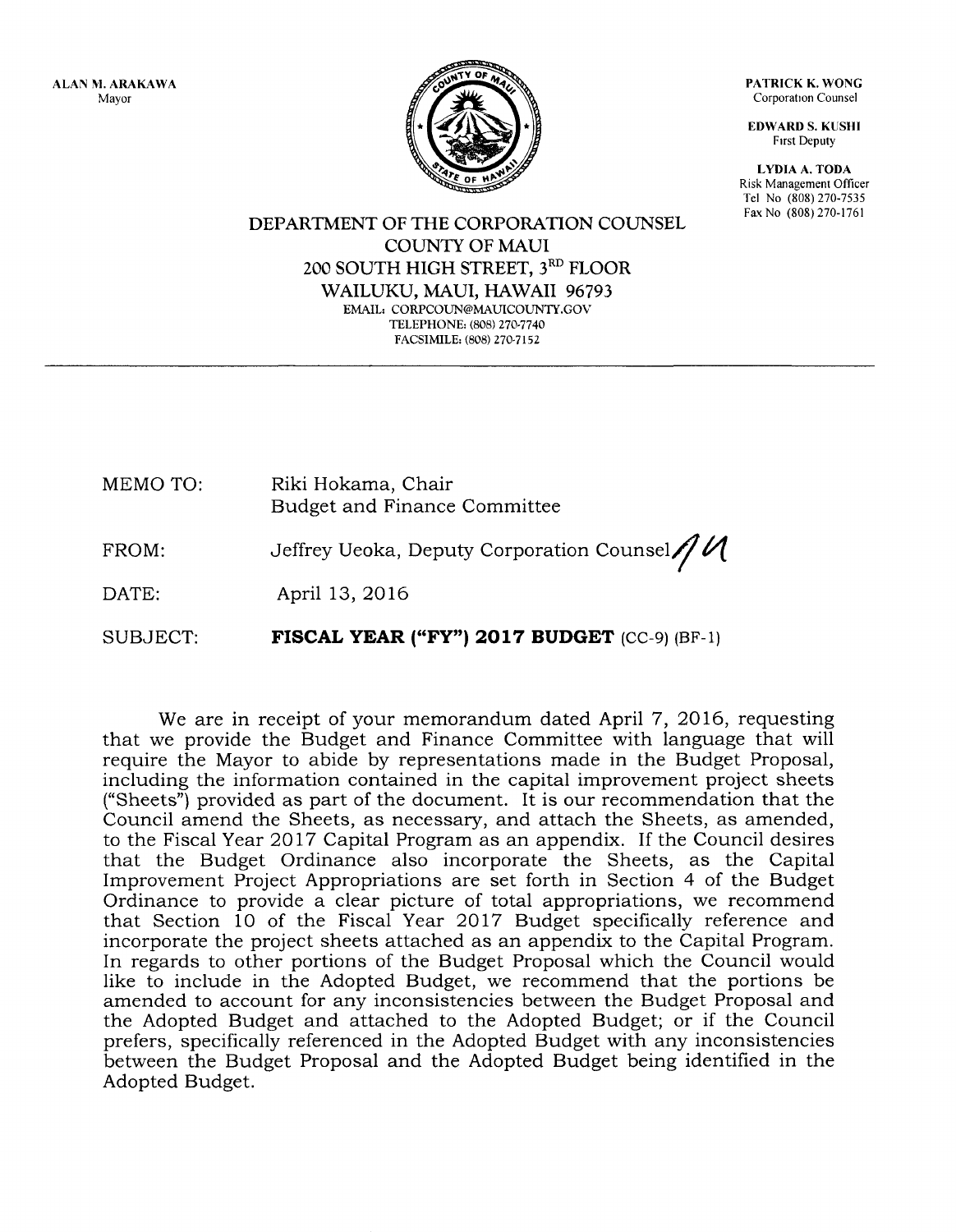Riki Hokama, Chair Budget and Finance Committee April 13,2016 Page 2

To clarify, Section 1O of the Fiscal Year 2016 Budget Ordinance is adequate to allow for the Budget Proposal to provide broad, general guidance in regards to appropriations, however due to the specific language traditionally used in Section 1O we are not comfortable in stating that the entire Budget Proposal is made a part of the Adopted Budget by Section 10. We recognize that the Committee relies on the Sheets provided in the Budget Proposal when making decisions on appropriations in the Adopted Budget, however while they are a useful reference, they are not required to be a part of the Budget Proposal by the Revised Charter of the County of Maui (1983), as amended ("Charter"). The lack of a Charter identified title for the Sheets increases the difficulty in creating a specific reference in Section 10. An interpretation of the language of Section 10 that leads to the inclusion of the entire Budget Proposal in the Adopted Budget may be difficult to support, in regards to enforceability, as the language, "[a]11 program objective and performance plans[,]" tends to limit the extent of inclusion and is not descriptive enough to assist in ascertaining what was specifically intended to be included by the language, leaving us to recommend, since the Council desires increased enforceability in regards to the provisions of the Budget Proposal as it relates to the Adopted Budget, more specific reference language or direct incorporation of the relevant portions of the Budget Proposal in the Adopted Budget. As there is no Charter the Budget Proposal in the Adopted Budget. requirement to provide the Sheets it is difficult to specifically identify the Sheets as they are only part of the Budget Proposal in the General Budget Provisions

The enforceability of the portions of the Budget Proposal, especially those portions that are amended in the Adopted Budget or effectively amended through changes in the Adopted Budget, is limited in the sense that it is difficult to prove that an individual "intentionally or knowingly" violated the Adopted Budget when there is no specific reference to or the direct incorporation of those portions of the Budget Proposal. While the language in Section 1O states, "except as otherwise provide for in other sections of this ordinance[,]" and accounts for any inconsistencies between the Budget Proposal and the Adopted Budget, a inconsistencies in the Adopted Budget increases enforceability, and ultimately the ease of compliance, as it limits the assumptions that an individual must make in interpreting the Adopted Budget.

Nothing in this opinion is intended to have any effect on the enforceability of the Council's ability to place restriction on the budget and capital program in accordance with Section 9-7(1) of the Charter.